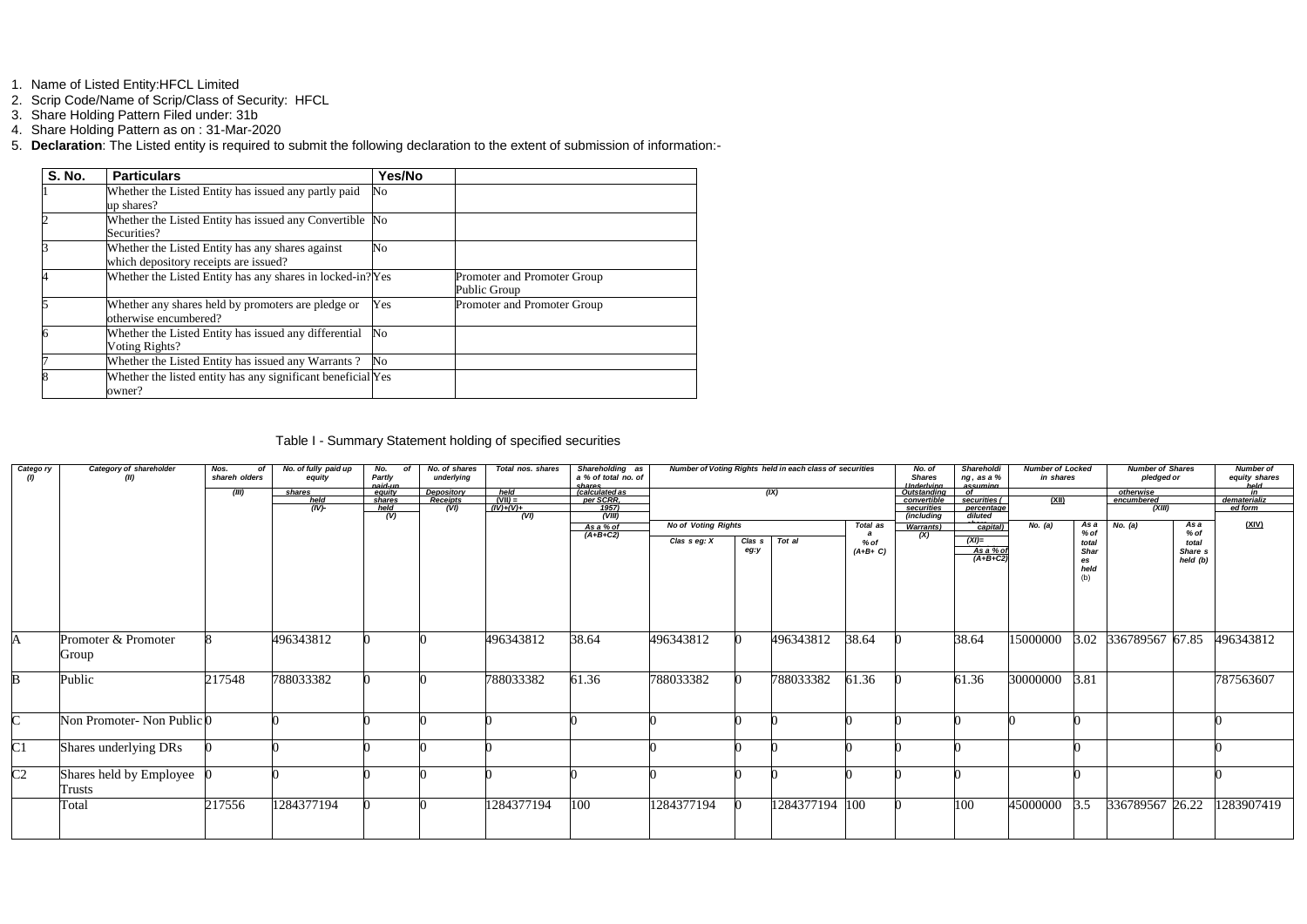## Category & Name No. of No. of Partly Nos. of Total Sharehol Number of Voting Rights held in No. of Shareholdin Number of Shareholdin Number of Shareholdin Number of Shareholdin Number of Shareholdin Number of Shareholdin N of the shareh fully | paid-up | shares | nos. | ding % | each class of securities | Shares | g, as a % | Locked in | Shares | Shares | equity *Shareholders older paid equity underlying shares calculate (IX) Underlying assuming shares pledged or shares held (I) (III) up shares Depository held d as per Outstanding full (XII) otherwise in equity held Receipts* **(VII =** *SCRR, convertible conversion encumbered dematerializ share (V) (VI)* **IV+V+VI)** *1957 securities of (XIII) ed form share held Receipts (VII = SCRR, share <i>(V) (VI) VV*+V+VI) 1957<br> *share (V) (VI) VV+V+VI)* 1957<br> *Asa* % of *Voting Rights Voting Rights 7 otal as a a a y* % of *Total as a a y* % of *T % of Total Voting rights (including convertible No. (a)*<br> *Warrants*) securities ( *% of total Shar es held (b) (IV) As a % of Warrants) securities ( (A+B+C2) (X) as a (A+B+C2)*<br> *(VIII) Class X Class Y Tot al class ignits Class <i>X class X class Y Tot al of diluted share capital) (XI) = (VII)+(X) as a % of A+B+C2* 1 Indian 0 0 0 0 0 0 0 0 0 0 0 0 0 0 0 0 0 Individuals/Hindu undivided Family 3 7217011 0 0 7217011 0.56 7217011 0 7217011 0.56 0 0.56 0 0 239700 3.32 7217011 Anant Nahata |1 |2645000 |0 |0 |2645000 |0.21 |2645000 |0 |2645000 |0.21 |0 |0.21 |0 |0 |239700 |51 |2645000 Mahendra Nahata |1 |4560091 |0 |0 |4560091 |0.36 |4560091 |0 |4560091 |0.36 |0 |0.36 |0 |0 |0 |0 |4560091 Manik Lal Nahata |1 ||1920 |0 ||0 ||1920 ||0 ||1920 ||0 ||1920 ||0 ||0 ||0 ||0 ||1920 ||0 ||0 ||1920 Central Government/0 State Government(s) 0 0 0 0 0 0 0 0 0 0 0 0 0 0 0 0 0 Financial Institutions/ Banks 0 0 0 0 0 0 0 0 0 0 0 0 0 0 0 0 0 d Any Other (specify) 5 489126801 0 0 489126801 38.08 489126801 0 489126801 38.08 0 38.08 15000000 3.07 33654986768.81 489126801 Bodies Corporate 5 489126801 0 0 489126801 38.08 489126801 0 489126801 38.08 0 38.08 15000000 3.07 33654986768.81 489126801 MN Ventures Private Limited 1 245890000 0 0 245890000 19.14 245890000 0 245890000 19.14 0 19.14 7500000 3.05 21681971788.18 245890000 NextWave **Communications** Private Limited 1 219865000 0 0 219865000 17.12 219865000 0 219865000 17.12 0 17.12 7500000 3.41 11973015054.46 219865000 Fitcore Tech-Solutions Pvt. Ltd. 1 22400000 0 0 22400000 1.74 22400000 0 22400000 1.74 0 1.74 0 0 0 0 0 22400000 Vinsan Brothers (P) Ltd 1 671600 0 0 671600 0.05 671600 0 671600 0.05 0 0.05 0 0.05 0 0 0 0 671600

## Table II - Statement showing shareholding pattern of the Promoter and Promoter Group

| Number of               |                                              | Number of         |
|-------------------------|----------------------------------------------|-------------------|
| <b>Shares</b>           |                                              | equity            |
| pledged or<br>otherwise |                                              | shares held<br>in |
| encumbered              |                                              | dematerializ      |
| (XIII)                  |                                              | ed form           |
| No. (a)                 | As a<br>% of<br>total<br>share s<br>held (b) | (XIV)             |
| 0                       | 0                                            | 0                 |
|                         |                                              |                   |
| 239700                  | 3.32                                         | 7217011           |
| 239700                  | 51                                           | 2645000           |
| 0                       | 0                                            | 4560091           |
| $\overline{0}$          | $\overline{0}$                               | 11920             |
| 0                       | 0                                            | 0                 |
| 0                       | $\rm 0$                                      | 0                 |
| 33654986768.81          |                                              | 489126801         |
| 33654986768.81          |                                              | 489126801         |
| 21681971788.18          |                                              | 245890000         |
| 11973015054.46          |                                              | 219865000         |
| $\overline{0}$          | $\overline{0}$                               | 22400000          |
| $\overline{0}$          | $\overline{0}$                               | 671600            |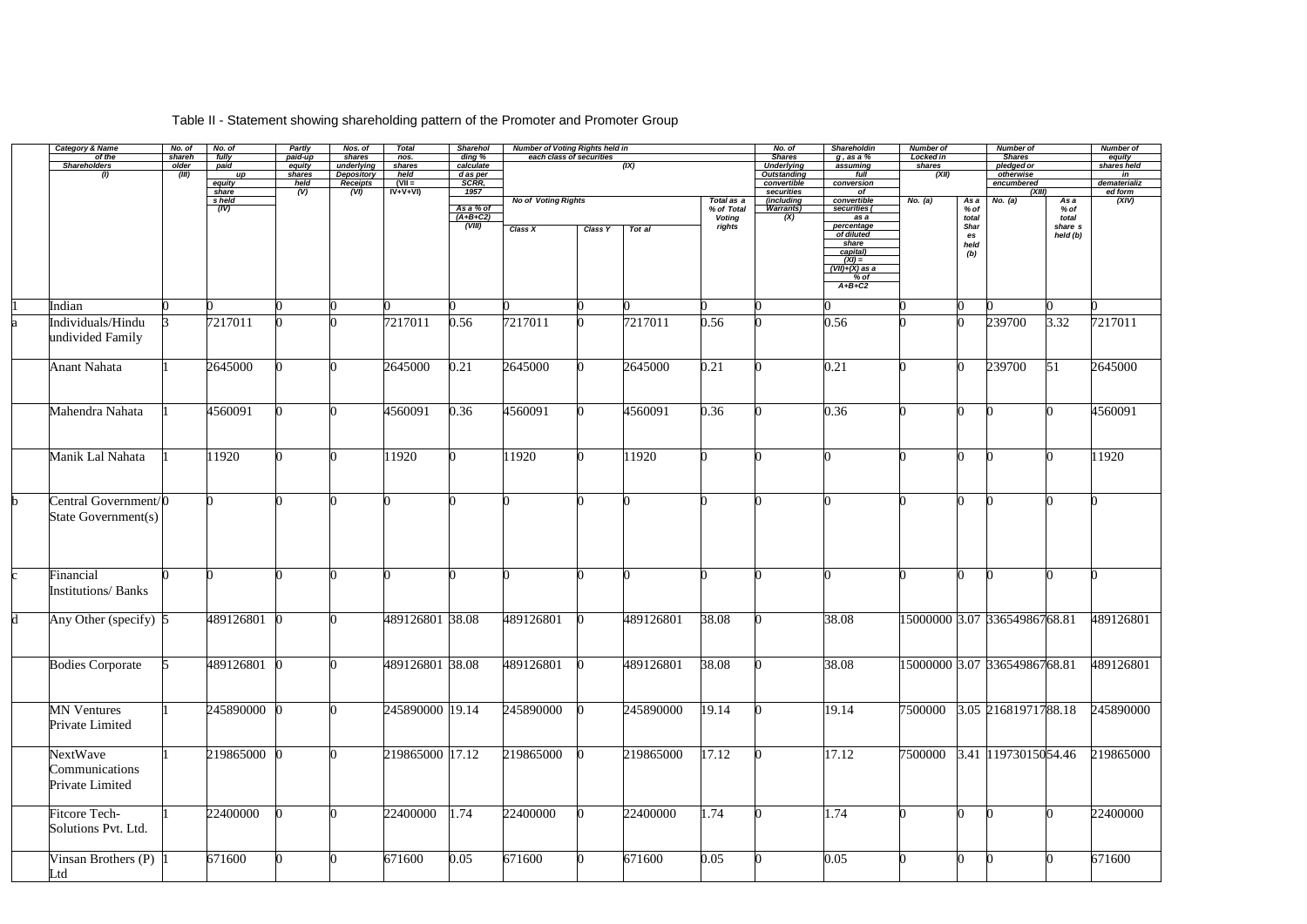|                | <b>Shanker Sales</b><br>Promotion (P) Ltd                                      | 300201    |  | 300201          | 0.02 | 300201    | 300201    | 0.02  | 0.02  |  |                               | 300201    |
|----------------|--------------------------------------------------------------------------------|-----------|--|-----------------|------|-----------|-----------|-------|-------|--|-------------------------------|-----------|
|                | Sub-Total $(A)(1)$                                                             | 496343812 |  | 496343812 38.64 |      | 496343812 | 496343812 | 38.64 | 38.64 |  | 15000000 3.02 336789567 67.85 | 496343812 |
| $\overline{2}$ | Foreign                                                                        |           |  |                 |      |           |           |       |       |  |                               |           |
| a              | Individuals (Non-<br>Resident Individuals/<br>Foreign Individuals)             |           |  |                 |      |           |           |       |       |  |                               |           |
|                | Government                                                                     |           |  |                 |      |           |           |       |       |  |                               |           |
|                | Institutions                                                                   |           |  |                 |      |           |           |       |       |  |                               |           |
|                | Foreign Portfolio<br>Investor                                                  |           |  |                 |      |           |           |       |       |  |                               |           |
| e.             | Any Other (specify) 0                                                          |           |  |                 |      |           |           |       |       |  |                               |           |
|                | Sub-Total $(A)(2)$                                                             |           |  |                 |      |           |           |       |       |  |                               |           |
|                | Total Shareholding<br>of Promoter and<br>Promoter Group<br>$(A)=(A)(1)+(A)(2)$ | 496343812 |  | 496343812 38.64 |      | 496343812 | 496343812 | 38.64 | 38.64 |  | 15000000 3.02 336789567 67.85 | 496343812 |

Table III - Statement showing shareholding pattern of the Public shareholder

| Category & Name of the<br><b>Shareholders</b><br>$\left( I\right)$ | Nos. of<br>shareh<br>older (III) | No. of fully paid up<br>equity share sheld<br>(IV) | Partly<br>paid-<br>up<br>equity<br>share<br>-S<br>held<br>(V) | Nos. of<br>shares<br>underlyin<br>a<br>Depositor<br><b>Receipts</b><br>(VI) | Total nos. shares<br>held $VII =$<br>IV+V+VI | <b>Sharehol</b><br>ding %<br>calculate<br>d as per<br>SCRR.<br>1957<br>As a % of<br>$(A+B+C2)$<br>VIII | <b>No of Voting Rights</b> |                      | Number of Voting Rights held in each class of securities<br>(IX) | Total as a<br>% of Total<br><b>Voting</b> | <b>No. of Shares</b><br><b>Underlying</b><br><b>Outstanding</b><br>convertible<br>securities<br>(including<br>Warrants) (X) | <b>Total</b><br>shareholdin g<br>, as a %<br>assuming full<br>conversion of<br>convertible<br>securities (as<br>a percentage<br>of diluted | <b>Number of Locked in</b><br>shares (XII)<br>No. (a) | As a<br>% of<br>total | <b>Number of Shares</b><br>pledged or<br>otherwise<br>encumbered (XIII)<br>No.<br>(No $t$ ap<br>pli ca | As a<br>% of<br>total                             | <b>Number of</b><br>equity shares<br>held in<br>dematerializ ed<br>form (XIV) |
|--------------------------------------------------------------------|----------------------------------|----------------------------------------------------|---------------------------------------------------------------|-----------------------------------------------------------------------------|----------------------------------------------|--------------------------------------------------------------------------------------------------------|----------------------------|----------------------|------------------------------------------------------------------|-------------------------------------------|-----------------------------------------------------------------------------------------------------------------------------|--------------------------------------------------------------------------------------------------------------------------------------------|-------------------------------------------------------|-----------------------|--------------------------------------------------------------------------------------------------------|---------------------------------------------------|-------------------------------------------------------------------------------|
|                                                                    |                                  |                                                    |                                                               |                                                                             |                                              |                                                                                                        | Class X                    | Class<br>$\mathbf v$ | Tot al                                                           | rights                                    |                                                                                                                             | share capital)<br>(XI)                                                                                                                     |                                                       | Shar es<br>held (b)   | ble<br>(a)                                                                                             | share<br>s held<br>(Not<br>applic<br>able)<br>(b) |                                                                               |
| <b>Institutions</b>                                                |                                  |                                                    |                                                               |                                                                             |                                              |                                                                                                        |                            |                      |                                                                  |                                           |                                                                                                                             |                                                                                                                                            |                                                       |                       |                                                                                                        |                                                   |                                                                               |
| Mutual Funds/                                                      | 16                               | 76445                                              |                                                               |                                                                             | 76445                                        | 0.01                                                                                                   | 76445                      |                      | 76445                                                            | 0.01                                      |                                                                                                                             | 0.01                                                                                                                                       |                                                       |                       |                                                                                                        |                                                   | 72675                                                                         |
| Venture Capital<br>Funds                                           |                                  |                                                    |                                                               |                                                                             |                                              |                                                                                                        |                            |                      |                                                                  |                                           |                                                                                                                             |                                                                                                                                            |                                                       |                       |                                                                                                        |                                                   |                                                                               |
| Alternate Investment 0<br>Funds                                    |                                  |                                                    |                                                               |                                                                             |                                              |                                                                                                        |                            |                      |                                                                  |                                           |                                                                                                                             |                                                                                                                                            |                                                       |                       |                                                                                                        |                                                   |                                                                               |
| Foreign Venture<br>Capital Investors                               |                                  |                                                    |                                                               |                                                                             |                                              |                                                                                                        |                            |                      |                                                                  |                                           |                                                                                                                             |                                                                                                                                            |                                                       |                       |                                                                                                        |                                                   |                                                                               |
| Foreign Portfolio<br>Investors                                     | 64                               | 65808475                                           |                                                               |                                                                             | 65808475                                     | 5.12                                                                                                   | 65808475                   |                      | 65808475                                                         | 5.12                                      |                                                                                                                             | 5.12                                                                                                                                       |                                                       |                       |                                                                                                        |                                                   | 65808475                                                                      |
| Financial<br><b>Institutions/Banks</b>                             |                                  | 15686546                                           |                                                               |                                                                             | 15686546                                     | 1.22                                                                                                   | 15686546                   |                      | 15686546                                                         | 1.22                                      |                                                                                                                             | 1.22                                                                                                                                       |                                                       |                       |                                                                                                        |                                                   | 15685446                                                                      |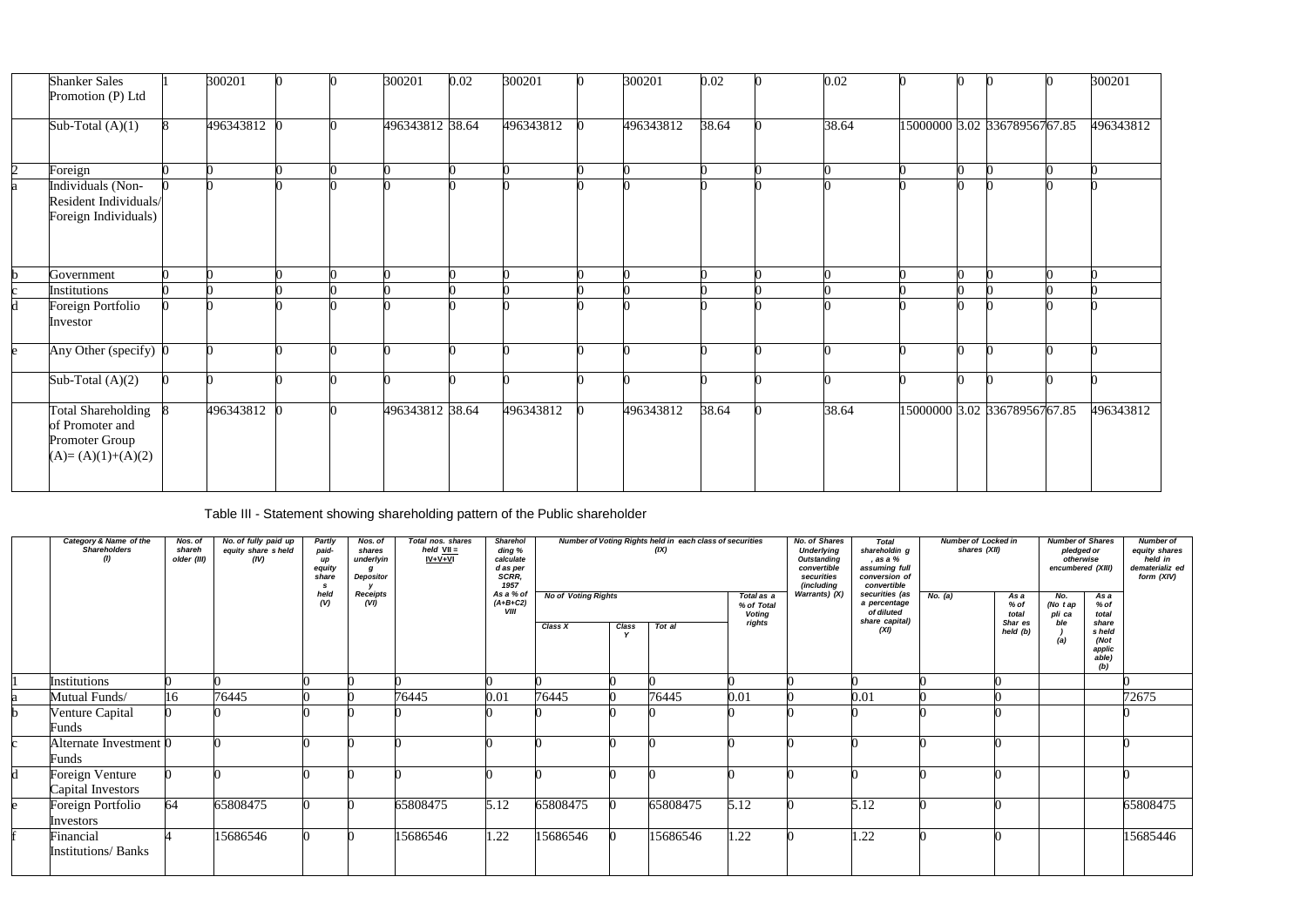| g              | Insurance Companies <sup>1</sup>                                                            |              | 521000           |   | 521000    | 0.04  | 521000    | 521000    | 0.04  | 0.04  | n        |      | 521000    |
|----------------|---------------------------------------------------------------------------------------------|--------------|------------------|---|-----------|-------|-----------|-----------|-------|-------|----------|------|-----------|
| h              | Provident Funds/<br><b>Pension Funds</b>                                                    |              |                  |   |           |       |           |           |       |       |          |      |           |
|                | Any Other (specify) $ 25 $                                                                  |              | 16125            | ∩ | 16125     |       | 16125     | 16125     |       |       |          |      | 6905      |
|                | Other                                                                                       | 22           | 10820            |   | 10820     |       | 10820     | 10820     |       |       |          |      | 5200      |
|                | Other                                                                                       |              | 5305             |   | 5305      |       | 5305      | 5305      |       |       |          |      | 1705      |
|                | Sub-Total $(B)(1)$                                                                          | 110          | 82108591         |   | 82108591  | 6.39  | 82108591  | 82108591  | 6.39  | 6.39  |          |      | 82094501  |
| $\overline{2}$ | Central Government/1<br>State Government(s)/<br>President of India                          |              | 5000             |   | 5000      |       | 5000      | 5000      |       |       |          |      | 5000      |
|                | Sub-Total $(B)(2)$                                                                          |              | 5000             |   | 5000      |       | 5000      | 5000      |       |       |          |      | 5000      |
| 3              | Non-institutions                                                                            |              |                  |   |           |       |           |           |       |       |          |      |           |
| a              | Individuals -                                                                               |              | 212995 378237289 |   | 378237289 | 29.45 | 378237289 | 378237289 | 29.45 | 29.45 | 10000000 | 2.64 | 377930024 |
|                | Individual<br>shareholders holding<br>nominal share capital<br>up to Rs. 2 lakhs.           |              | 212863 278088307 |   | 278088307 | 21.65 | 278088307 | 278088307 | 21.65 | 21.65 |          |      | 277781042 |
| ii             | Individual<br>shareholders holding<br>nominal share capital<br>in excess of Rs. 2<br>lakhs. | 132          | 100148982        |   | 100148982 | 7.8   | 100148982 | 100148982 | 7.8   | 7.8   | 10000000 | 9.99 | 100148982 |
| b.             | NBFCs registered<br>with RBI                                                                | $ 10\rangle$ | 154444           |   | 154444    | 0.01  | 154444    | 154444    | 0.01  | 0.01  | ∩        |      | 154444    |
| C.             | <b>Employee Trusts</b>                                                                      |              |                  | ∩ |           |       |           |           |       |       |          |      |           |
| d              | Overseas<br>Depositories<br>(holding DRs)<br>(balancing figure)                             |              |                  |   |           |       |           |           |       |       |          |      |           |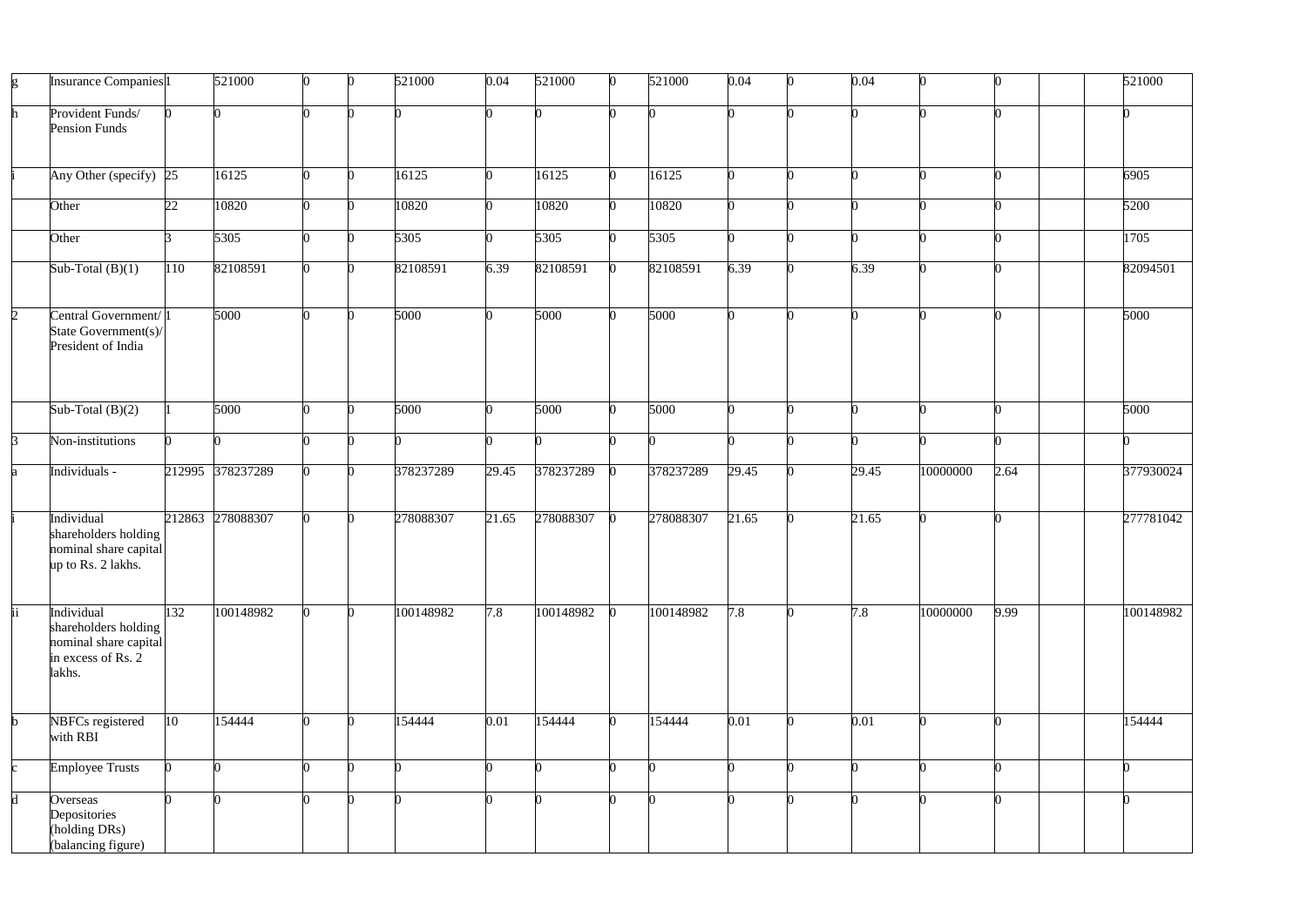| Any Other (specify)                                                                       | 4432 | 327528058        |  | 327528058 | 25.5  | 327528058 | 327528058 | 25.5  | 25.5  | 20000000 | 6.11  | 327379638 |
|-------------------------------------------------------------------------------------------|------|------------------|--|-----------|-------|-----------|-----------|-------|-------|----------|-------|-----------|
| <b>Bodies Corporate</b>                                                                   | 1856 | 308634393        |  | 308634393 | 24.03 | 308634393 | 308634393 | 24.03 | 24.03 | 10000000 | 3.24  | 308602523 |
| <b>ORBIS FINANCIAL</b> <sup>1</sup><br><b>CORPORATION</b><br>LIMITED                      |      | 13003447         |  | 13003447  | 1.01  | 13003447  | 13003447  | 1.01  | 1.01  |          |       | 13003447  |
| <b>GRD SECURITIES</b><br>LTD.                                                             |      | 13809707         |  | 13809707  | 1.08  | 13809707  | 13809707  | 1.08  | 1.08  |          |       | 13809707  |
| MKJ<br><b>ENTERPRISES</b><br>LIMITED                                                      |      | 33942651         |  | 33942651  | 2.64  | 33942651  | 33942651  | 2.64  | 2.64  |          |       | 33942651  |
| <b>RELIANCE</b><br><b>INDUSTRIAL</b><br><b>INVESTMENTS</b><br><b>AND HOLDINGS</b><br>LTD. |      | 48532764         |  | 48532764  | 3.78  | 48532764  | 48532764  | 3.78  | 3.78  |          |       | 48532764  |
| Non-Resident Indian 2561<br>(NRI)                                                         |      | 18801251         |  | 18801251  | 1.46  | 18801251  | 18801251  | 1.46  | 1.46  | 10000000 | 53.19 | 18685701  |
| <b>Trusts</b>                                                                             |      | 53644            |  | 53644     |       | 53644     | 53644     |       |       |          |       | 53644     |
| <b>Overseas Corporate</b><br><b>Bodies</b>                                                |      | 38250            |  | 38250     |       | 38250     | 38250     |       |       |          |       | 37250     |
| Societies                                                                                 |      | 520              |  | 520       |       | 520       | 520       |       |       |          |       | 520       |
| Sub-Total $(B)(3)$                                                                        |      | 217437 705919791 |  | 705919791 | 54.96 | 705919791 | 705919791 | 54.96 | 54.96 | 30000000 | 4.25  | 705464106 |
| <b>Total Public</b><br>Shareholding $(B)=$<br>$(B)(1)+(B)(2)+(B)(3)$                      |      | 217548 788033382 |  | 788033382 | 61.35 | 788033382 | 788033382 | 61.35 | 61.35 | 30000000 | 3.81  | 787563607 |